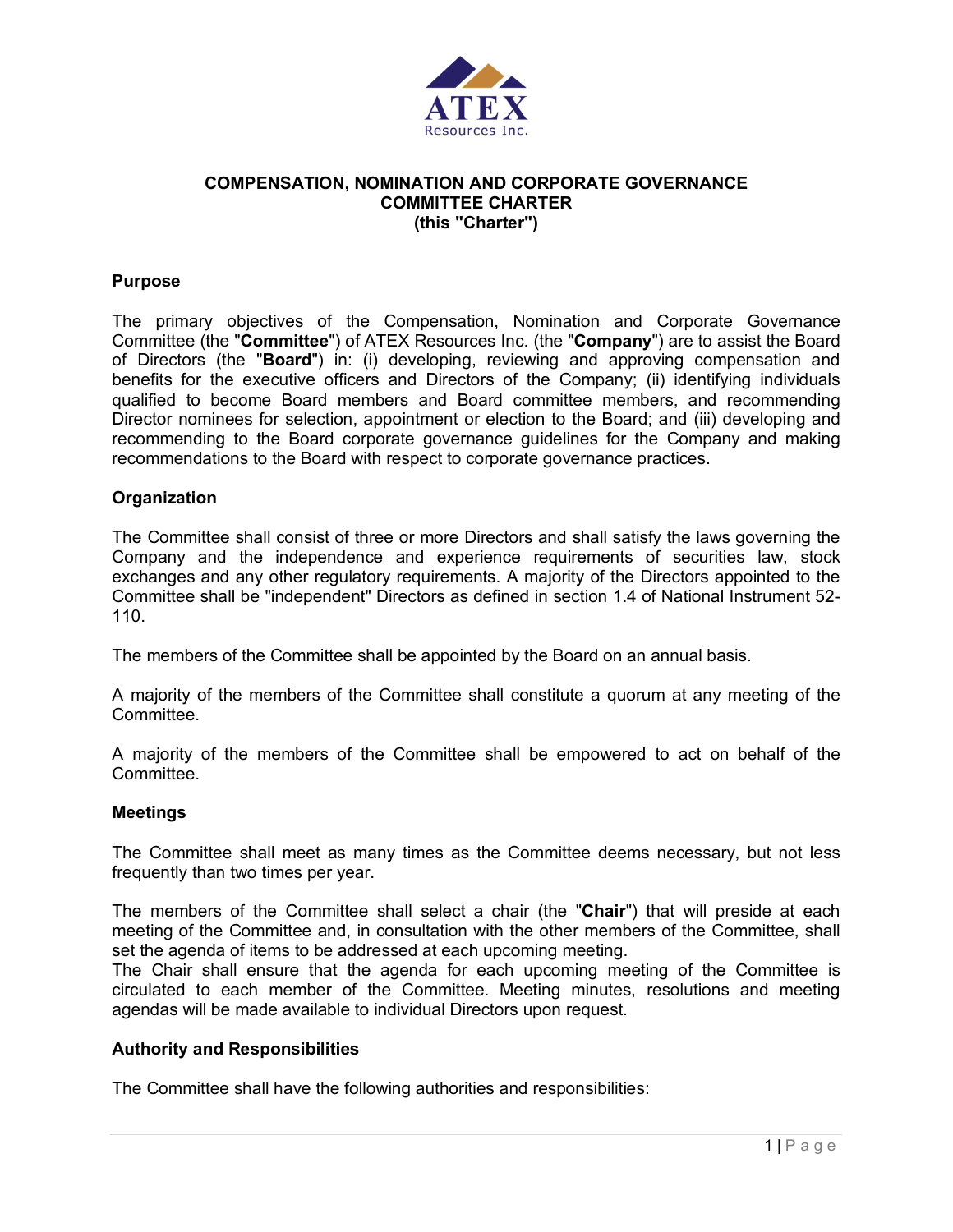## *Compensation*

- On an annual basis, review the recommendations of executive management with respect to the Company's key strategic objectives and associated performance measures and make recommendations to the Board in this respect for each year.
- On an annual basis, (i) review and recommend to the Board the corporate goals and objectives for the Chief Executive Officer (the "**CEO**") and review and evaluate the CEO's performance in light of such previously established corporate goals and objectives and (ii) review and recommend for approval the CEO's compensation and benefits based on the Committee's review and evaluation of the foregoing.
- On an annual basis, review the performance of all other executive officers and the proposed compensation and benefits for such executive officers as recommended by the CEO.
- Recommend to the Board the compensation and benefits for existing or proposed executive officers, which may include a recommendation with respect to among other things, annual base salaries, short-term and long-term incentives, change of control provisions, and performance criteria for the vesting of incentive securities.
- To the extent not determined by the applicable employment agreement or applicable law, review any proposed severance or termination arrangements with any executive officer and recommend any such severance or termination arrangements or agreements to the Board.
- On an annual basis, review the adequacy and form of compensation and benefits for Directors, and recommend to the Board any changes thereto.
- Make recommendations to the Board with respect to the Company's securities-based compensation plans, including proposed amendments, the termination of such plans or the implementation of new plans.

## *Nomination*

- Examine the size and composition of the Board and recommend adjustments from time to time to ensure that the Board is of a size and composition that facilitates effective decision making.
- Identify individuals qualified to become members of the Board.
- Make recommendations to the Board with respect to: (i) the appointment or election of Director nominees; (ii) membership on committees of the Board; and (iii) potential successors to the CEO.
- Ensure that the Board has appropriate structures and procedures so that the Board can function with the proper degree of independence from management.
- Establish induction programs for new Directors and develop and maintain continuing education programs for Directors.
- Ensure succession plans are in place to maintain an appropriate balance of skills on the Board.
- Recommend the removal of Directors for cause.

## *Corporate Governance*

• Establish, review and recommend to the Board the corporate governance policies and procedures for the Company. Review practices and procedures of the Board in light of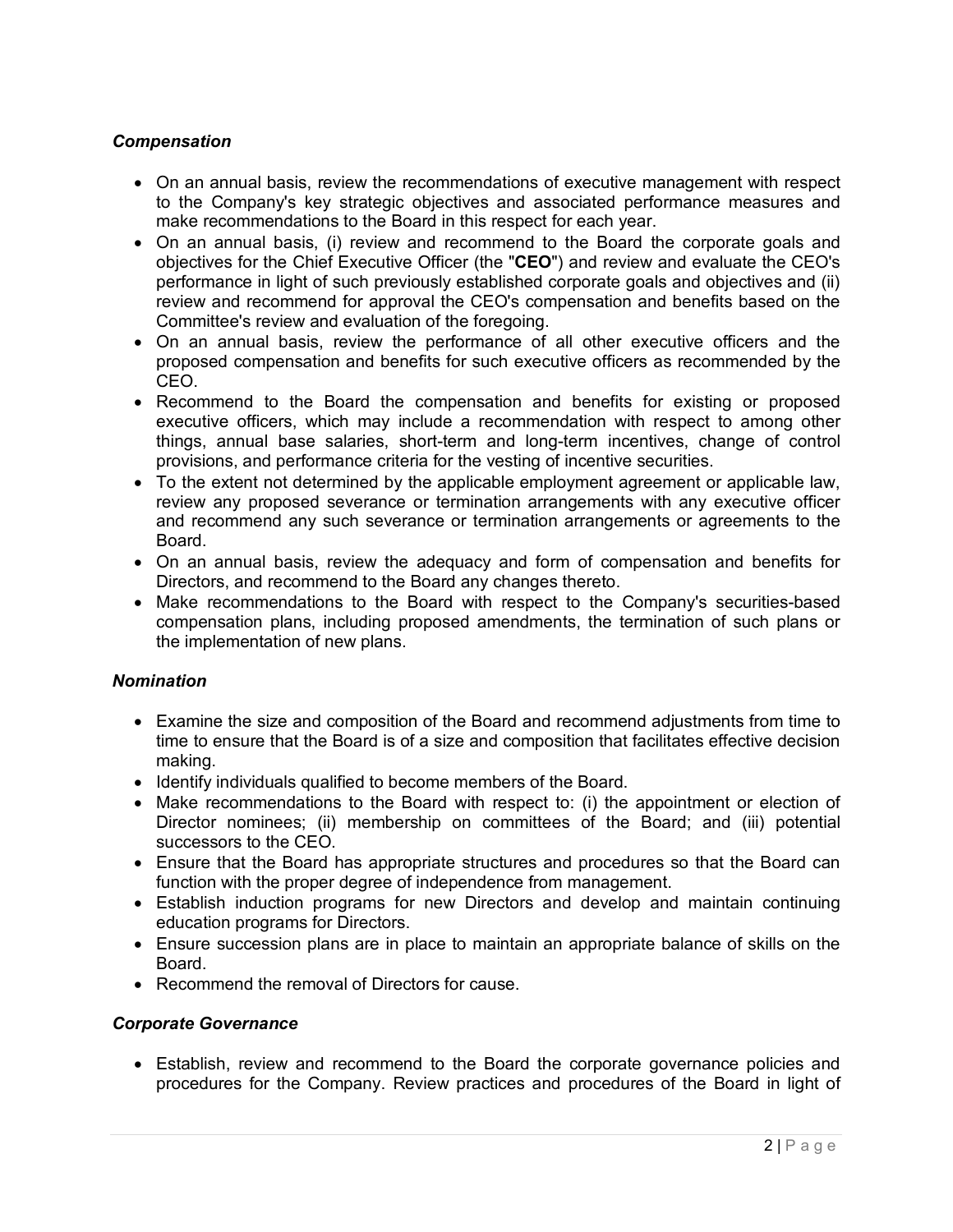ongoing developments in securities law, stock exchanges and regulatory requirements, and industry best practices, relating to matters of corporate governance.

• Review and reassess the adequacy of the Company's corporate governance policies, practices and procedures annually and recommend to the Board any changes deemed appropriate by the Committee.

## *Other Matters*

- At least annually, review the performance of the Committee and its members.
- Report regularly to the Board on the discharge of its authorities and responsibilities under this Charter, and on such other matters as the Board may require.

#### *This Charter*

- Review and reassess the adequacy of this Charter annually and recommend to the Board any changes proposed by the Committee.
- Perform any other activities consistent with this Charter, the Company's articles and notice of articles and governing law, as the Committee or the Board deems necessary or appropriate.

## **Appointing New Directors**

In fulfilling its responsibilities to identify individuals qualified to become members of the Board, the Committee will consider (i) the independence of each nominee; (ii) the experience and background of each nominee; (iii) having a balance of skills for the Board and its committees to meet their respective mandates; (iv) the past performance of Directors being considered for reelection; (v) applicable regulatory requirements; and (vi) such other criteria as may be established by the Board or the Committee from time to time.

Each nominee will be considered on the basis of merit and suitably extensive enquiries to find qualified candidates should be made, including: (i) regularly assessing and identifying the necessary and desirable skills, experience and knowledge for Board members; (ii) regularly assessing and determining the time commitment needed from each Board member to adequately perform his or her duties; (iii) making suitable inquiries of others (which may include professional executive search and recruitment consultants) for qualified candidates; (iv) interviewing each candidate and conducting background and reference checks; and (v) ensuring that each candidate has the necessary skills, experience and knowledge to perform his or her duties and responsibilities as a Director and is able to devote the time necessary to perform those duties and responsibilities.

#### **Resources**

The Committee shall have the authority to retain outside advisors, including (i) the sole authority to determine the terms of engagement and the extent of funding necessary for payment of compensation of any consultant retained to advise the Committee; and (ii) the sole authority to retain or terminate consultants to assist the Committee in the evaluation of compensation and benefits of senior management and Directors. The Committee shall be entitled to consult with internal or external legal counsel with respect to any matter in this Charter.